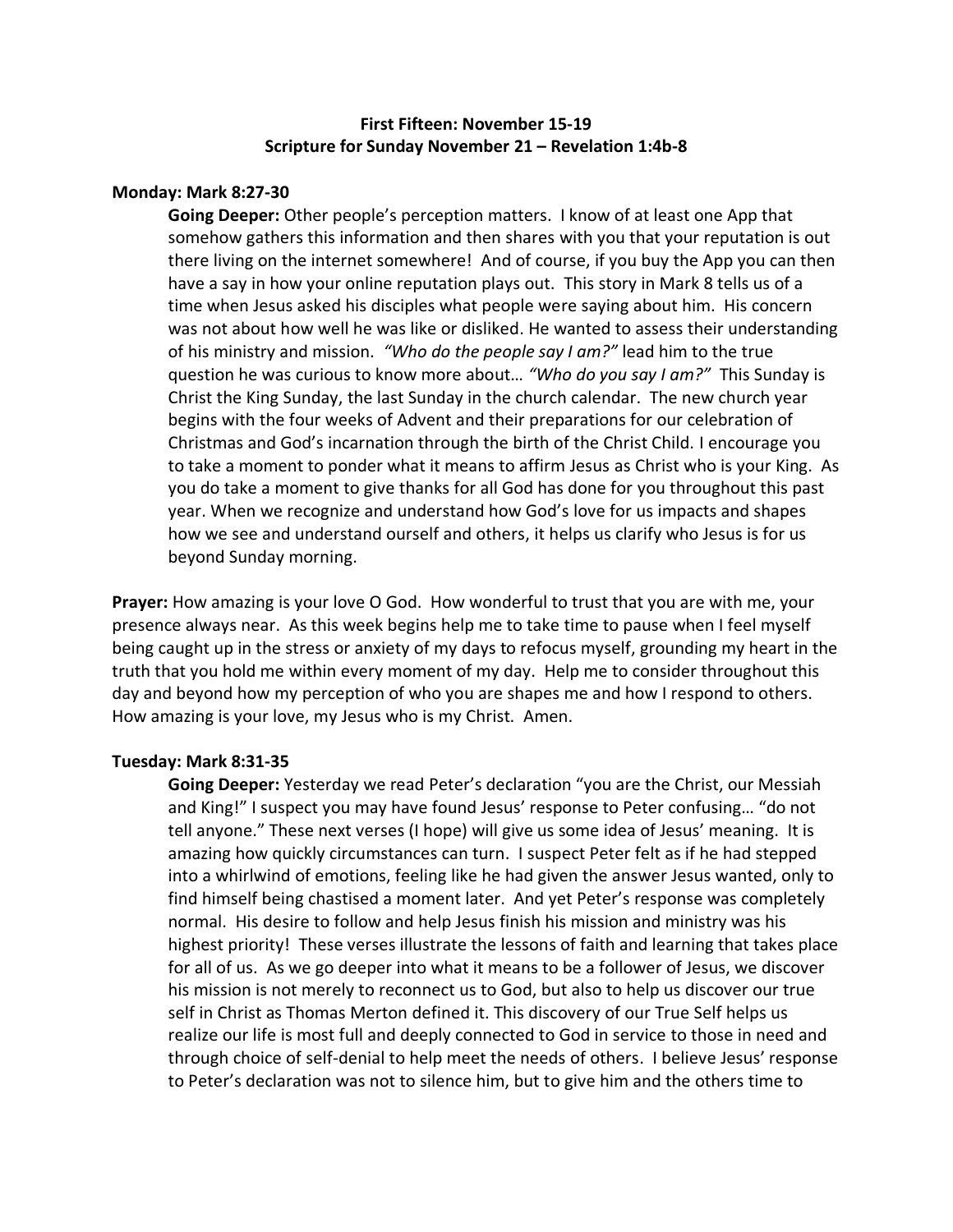grow deeper in their understanding so they had a complete picture of who "The Christ" was and the nature of Jesus' ultimate mission.

**Prayer:** Be near me Lord Jesus in the moments of this day. Help me to hear you call to follow you in all of them. Help me to embrace your love that leads me to trust God's care and provision for me and my family, allowing me to grow deeper into my faith in you and my connection to God's love for me. Amen.

### **Wednesday: 1 Peter 2:4-9**

**Going Deeper: "**Sticks and stone will break my bones, but words will never hurt me." This childhood taunt is given new meaning through "childlike" faith, trusting in the "living word" of God we know as Jesus the Christ (John 1:1-14) who has become the foundation stone of our faith. But Peter's teaching goes even further in these verses, where he takes this image and applies it to our lives… *"You yourselves are being built like living stones into a spiritual temple. You are being made into a holy priesthood."* 1 Peter 2:5 (CEB) As you hear this, what is your immediate response? The imagery used by Peter is not common today, but his point is powerful and relevant. He is challenging us as followers of Jesus to see ourselves as cooperating with Jesus, understanding our lives are part of God's work to reveal the message of hope and redemption for those who do not know him. In saying you and I are being built into living stones Peter is simply reminding us our lives are to reflect what we say we believe about Jesus. The image of a "royal priesthood" does not connote special privilege. Instead, it suggests our faith is to be evident in our daily engagements, this then becomes our sacrifice to God and witness for others. Peter envisions us, people as the church, our lives are the stones which become the church as they are laid upon the corner or foundation stone of Jesus. What comes to mind for you most often when you refer to the church? The church building is made from brick and mortar, but you and I extend and enliven church far beyond the walls where the building is situated. As a child I was taught to clasp my hands with my fingers turned inward and my thumbs close together with my index fingers pointing upward touching at my fingertips… saying "Here's the church, there's the steeple, open the doors to find the people." Let's open the doors and get outside the building and become the church!

**Prayer:** Lord, make me an instrument of your peace: where there is hatred, let me sow love; where there is injury, pardon; where there is doubt, faith; where there is despair, hope; where there is darkness, light; where there is sadness, joy. O divine Master, grant that I may not so much seek to be consoled as to console, to be understood as to understand, to be loved as to love. For it is in giving that we receive, it is in pardoning that we are pardoned, and it is in dying that we are born to eternal life. (The Prayer of Saint Francis)

## **Thursday: Isaiah 2:2-4**

**Going Deeper:** These words of the Hebrew prophet Isaiah are directed toward the temple in Jerusalem. They speak of God's desire for the people of God to be a shining light on a hill. A tall tower standing as a beacon of truth proclaiming the ways of justice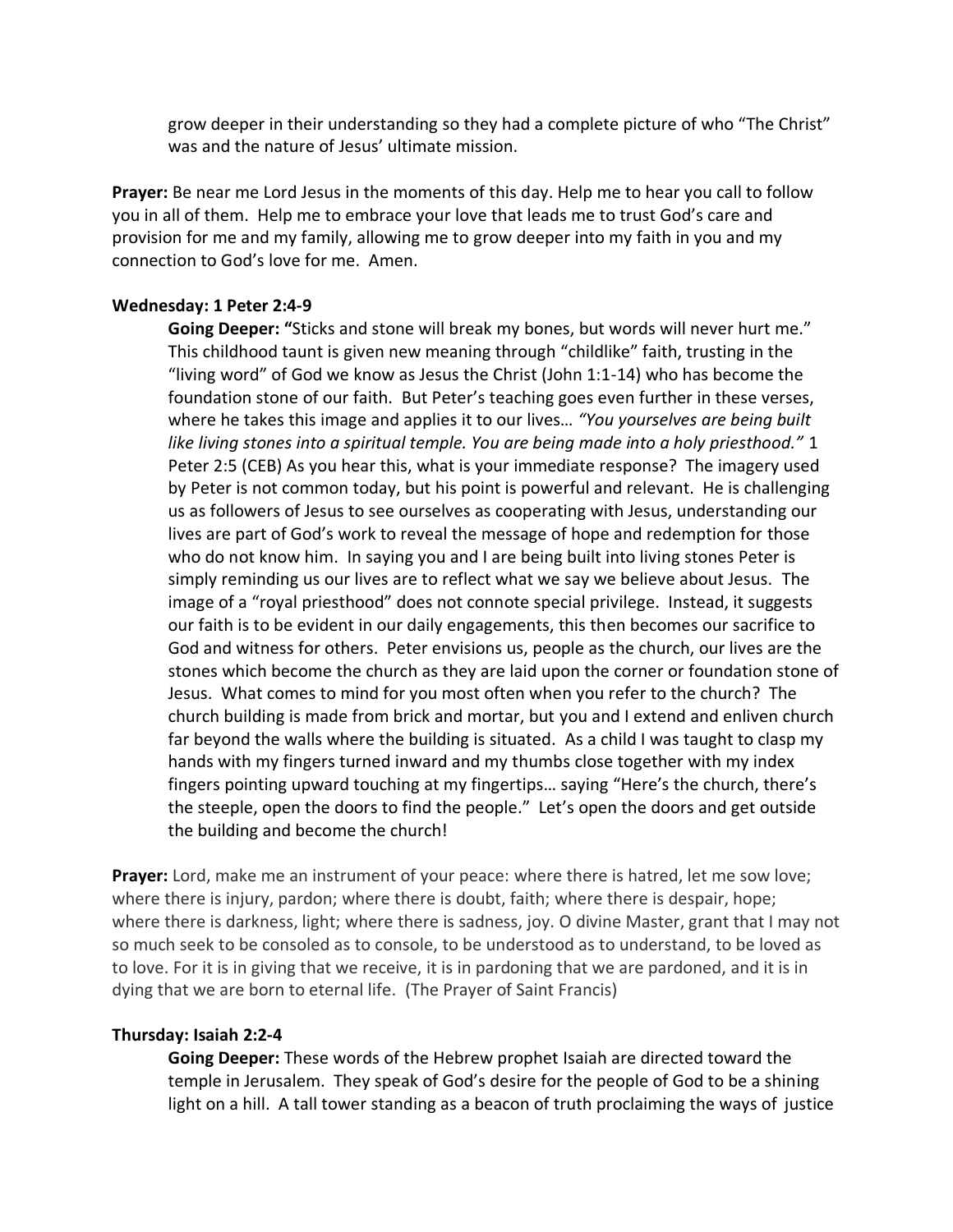and the path of God's desire for reconciliation. When I read these verses, I am drawn to verse 4… *"God will settle things fairly between nations. God will make things right between many people. They'll turn their swords into shovels, their spears into hoes. No more will nation fight nation; they won't play war anymore. Come, family of God, let's live in the light of God."* (The Message) What do you hear in these words from Isaiah? What is God telling us about the kingdom of God that Jesus, his Son, the Christ brings to us? Often these words have been used in protests, but they are not words of defiance. They are a call to us as the children of God to understand God's desire for peace and harmony. They are not wishful words, nor are they whimsical in their call. I hear these words as a challenge to be the people of God, to be the church of Jesus Christ that seeks to create safe spaces where people in conflict can come to find rest, and hope for a better tomorrow. These words are a challenge to us to become peacemakers; to be those who take the high road, as well as the road of self-sacrifice for the betterment and benefit of the community. A teaching from Meister Eckhart (a saint from the late 13<sup>th</sup> and early 14<sup>th</sup> cent.) captures the effort that is required of us if we are to live into this challenge of Isaiah… "Wisdom consists in doing the next thing you have to do, doing it with your whole heart, and finding delight in doing it." And lest we forget, our efforts will be undergirded by God's Spirit… *"God will show us the way God works so we can live the way we're made."* (Isaiah 2:3b The Message)

**Prayer:** "Who are you O God, and who am?" I lift my life to you my God, help me as a child of Christ the King to live in such a manner that I gain a better understand of who I am and who you call and challenge me to become. Thank you for always being there when I stumble and fall, help me now to be there for others as you have been there for me. "Who are you O God, and who am I?" Amen

(This short prayer of Saint Francis *"Who are you O God, and who am I?"* has been a grounding prayer for me. I use it to start my times of prayer, and when I find myself becoming flustered or frustrated to help ground myself and refocus so I may respond from a place of grace.)

#### **Friday: Luke 19:33-44**

**Going Deeper:** We know these words as the triumphal entry which are typically read during Holy Week. I wonder if we can hear them removed from that context. I wonder… can see yourself as one of Jesus' disciples among the crowd on that day celebrating his message and life that has touched yours so deeply, you will never be the same. I wonder if we can hear Jesus' lament captured in verses 41-44 freed from our timebound understanding and listen to what he might be saying to you and me today. If Jesus Christ is our King, are you trying to understand the meaning of his kingdom for your life and our world right now. His message is as vibrant today as it was when these words were recorded, they call us to be the church, not simply build a church. They invite us into a life lived with abundant grace, love, and mercy where God's peace is known both within our hearts and evident in our relationships. They call us to become the stones that cry out, that stand firm, and seek to love and accept others as Jesus did. Do we recognize God's gracious visitation in your life? Are you seeking ways or the path